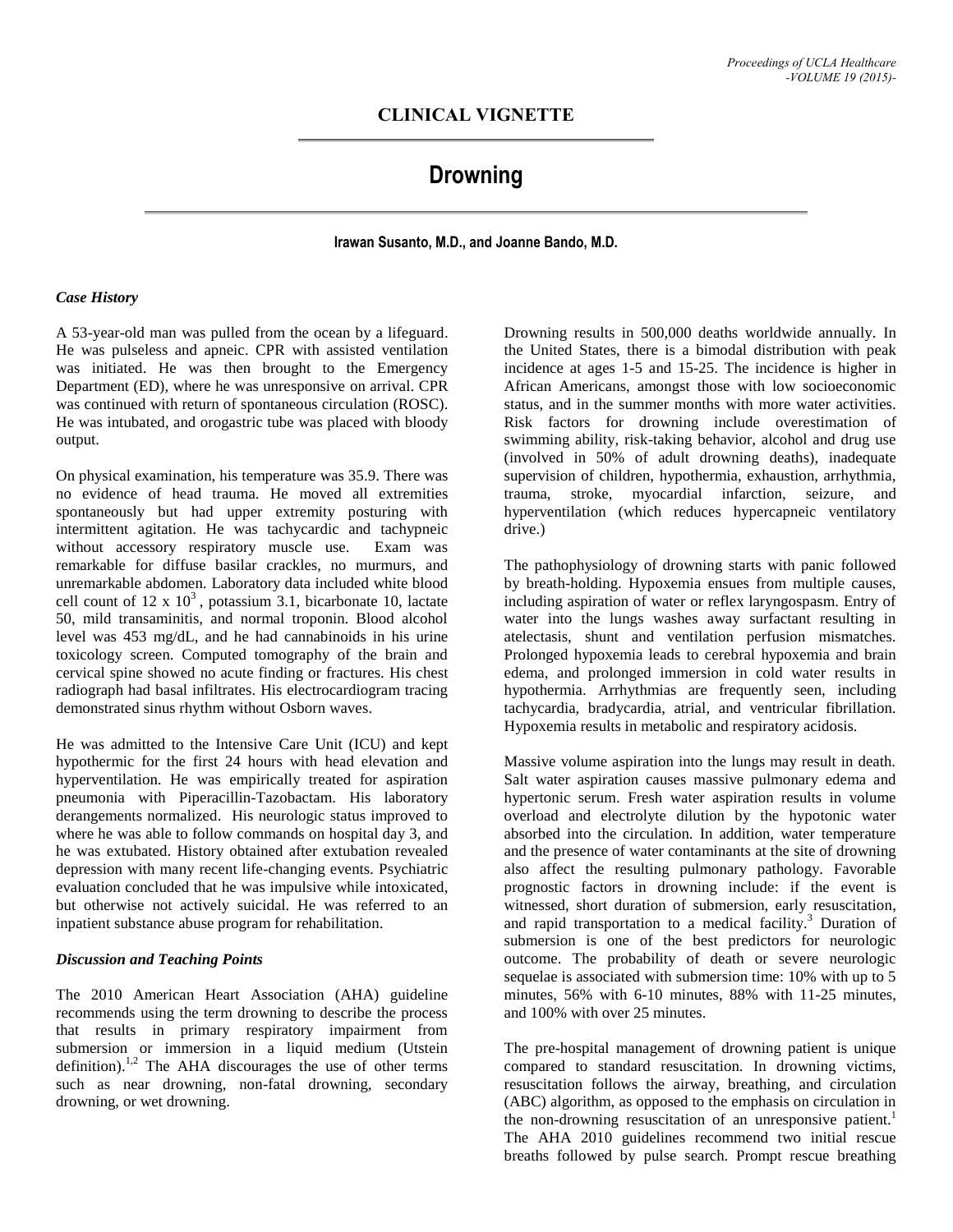increases the probability of survival. There is no need to attempt to remove any water aspirated, unless a foreign body obstruction is suspected. Abdominal thrusts and Heimlich maneuver are not recommended. When a pulse is not felt after the two rescue breaths, CPR is initiated according to standard basic life support (BLS) guidelines, excluding drowning victims who have been submerged for over 60 minutes without obvious physical evidence of death (rigor mortis, body decomposition, or livor mortis). <sup>4</sup> CPR should continue until signs of life appear, rescuers are exhausted, or an advanced life support (ACLS) team takes over. Once the drowning victim is out of the water, standard advanced life support (ACLS) is performed. ACLS is to continue until the victim has been rewarmed and asystole has persisted for over 20 minutes. The incidence of cervical spine injury in drowning is very low (0.009%); therefore, cervical spine immobilization is not routinely recommended to allow more efficient and timely rescue breaths, unless there is suspicion for trauma such is in diving-related drowning.<sup>1</sup>

ED management of the drowning patient includes establishment of airway, oxygen support, positive airway pressure as needed, rewarming, and baseline laboratory and imaging evaluation. Most drowning deaths occur within 7 hours of presentation; therefore, all drowning victims must be observed in the ED for at least 8 hours or admitted to the hospital even when the patients are neurologically intact without cardiopulmonary dysfunction.

The management of hyperthermia in drowning is controversial. While hypothermia provides neuroprotection, standard ACLS resuscitation usually does not work in severely hypothermic patients. Current guidelines recommend rewarming patients to 32-24°C until ROSC, then maintaining that level of mild hypothermia for neuroprotection for an additional 12-24 hours if there are no contraindications.<sup>1,4</sup>

There is a characteristic electrocardiographic finding in severe hypothermia called the J wave or Osborn wave (Figure 1), in which there is a deflection with a dome or hump at the R-ST junction (J point). It is usually not seen when the temperature is over 32°C. Hypothermia increased the epicardial potassium current relative to the current in the endocardium during ventricular repolarization. This transmural voltage gradient is reflected on the surface electrocardiogram as a prominent J, or Osborn, wave.<sup>5</sup> The differential diagnosis of prominent Osborn waves includes early repolarization, hypercalcemia, and Brugada syndrome.

The inpatient management of drowning patient includes neurological, respiratory, and cardiovascular stabilization. If there is concern for cerebral edema, head of bed elevation with or without hyperventilation should be initiated. Seizure prophylaxis can be given and euglycemia should be maintained. Ventilatory support is given as needed. Empiric antibiotics may be given for possible infectious aspiration. Common organisms include waterborne agents such as Aeromonas, Pseudomonas, and Proteus. Corticosteroids are not routinely recommended. Treatment for hypotension and volume assessment with replenishment may be necessary due to cold diuresis with hypothermia. Echocardiogram may be useful to assess cardiac function.

Negative neurologic prognosticators include duration of submersion over 5 minutes, time to effective  $BLS > 10$ minutes, resuscitation duration  $> 25$  minutes, age  $> 14$  years, Glasgow coma scale  $\lt$  5, absence of brainstem reflexes, persistent apnea needing CPR in ED, and arterial pH < 7.1 on presentation.

### *Summary*

This case exemplifies many salient points of the presentation and management of a drowning victim. Alcohol is a major risk factor in adult drowning. Pre-hospital resuscitation starts with two initial rescue breaths. Cervical collar placement is usually not indicated unless there is a strong suspicion for trauma, as it may interfere with effective and speedy delivery of resuscitation. The absence of a pulse after rescue breaths necessitates initiation of standard BLS and, if available, ACLS. In the hypothermic drowning victim, rewarming to ROSC may be needed. In the persistently comatose patient, continued mild hypothermia after ROSC for 24 hours may be useful for neuroprotection. There is no difference in the management of salt and freshwater drowning. In a comatose patient, empiric management of cerebral edema is appropriate. Duration of submersion is a strong predictor for neurologic prognostication.

#### *Figures*





### **REFERENCES**

- 1. **Vanden Hoek TL, Morrison LJ, Shuster M, Donnino M, Sinz E, Lavonas EJ, Jeejeebhoy FM, Gabrielli A**. Part 12: cardiac arrest in special situations: 2010 American Heart Association Guidelines for Cardiopulmonary Resuscitation and Emergency Cardiovascular Care. Circulation. 2010 Nov 2;122(18 Suppl 3):S829-61. doi: 10.1161/CIRCULATIONAHA.110.971069. Review. Erratum in: Circulation. 2011 Feb 15;123(6):e239. *Circulation*. 2011 Oct 11;124(15):e405. PubMed PMID: 20956228.
- 2. **Idris AH, Berg RA, Bierens J, Bossaert L, Branche CM, Gabrielli A, Graves SA, Handley AJ, Hoelle R, Morley PT, Papa L, Pepe PE, Quan L, Szpilman D, Wigginton JG, Modell JH; American Heart**